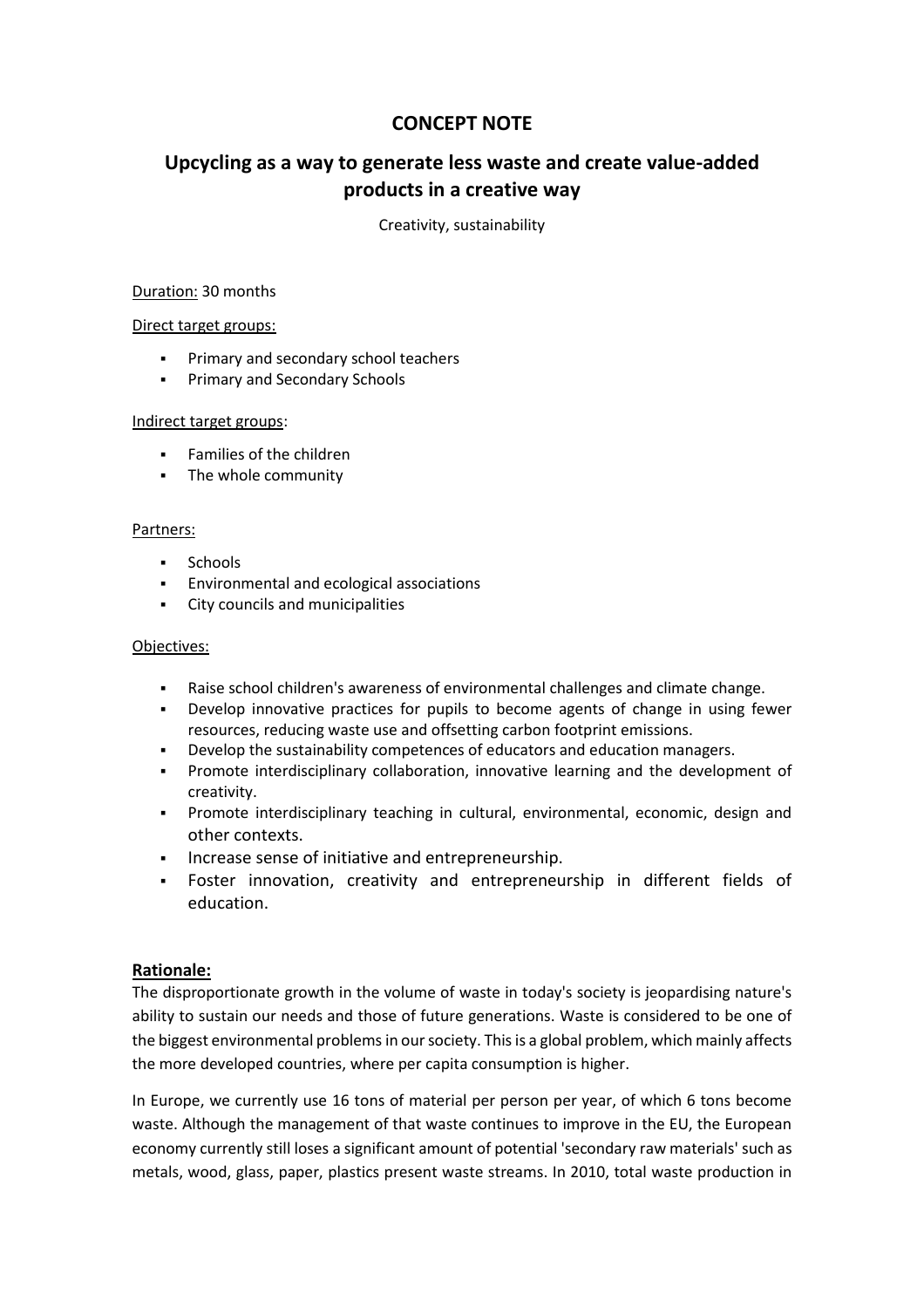the EU amounted to 2,5 billion tons. From this total only a limited (albeit increasing) share (36%) was recycled, with the rest was landfilled or burned, of which some 600 million tons could be recycled or reused.

Just in terms of household waste alone, each person in Europe is currently producing, on average, half of ton of such waste. Only 40 % of it is reused or recycled and, in some countries, more than 80% still goes to landfill (source: [Environmental](https://ec.europa.eu/eurostat/web/environment/waste) Data Centre on Waste, Eurostat).

Turning waste into a resource is one key to a circular economy. The objectives and targets set in European legislation have been key drivers to improve waste management, stimulate innovation in recycling, limit the use of landfilling, and create incentives to change consumer behaviour. If we re-manufacture, reuse and recycle, and if one industry's waste becomes another's raw material, we can move to a more circular economy where waste is eliminated, and resources are used in an efficient and sustainable way.

https://ec.europa.eu/environment/waste/index.htm

The solution to this problem is not easy. The population must be aware of the need for responsible consumption and, above all, of the need to avoid the consumption of single-use plastic products (e.g. cup bags, straws, trays, etc.) and the need to recycle waste products properly.

On the other hand, efforts should be made to reuse as much waste as possible. Although this seems to be the task of local governments and administrations, there is much that people can do. That is why it is important to make children and young people aware of the importance of reusing the things we no longer use. To do this, there is nothing better than making it attractive, so that they can do things they like using their creativity.

This is what the concept of upcycling is all about. Upcycling represents a variety of processes by which "old" products get to be modified and get a second life as they're turned into a "new" product. In this way, thanks to the mix and aggregation of used materials, components and items, the end result is a "new product" with more value than the original value of the sum of all its components. In other others, upcycling is about materials or items that get to be re-adapted and/or re-purposed in a creative way, and whose lifespan is, therefore, expanded.

https://youmatter.world/en/definition/upcycling/

## **GENERAL PRIORITIES**

**Environment and fight against climate change:** The Programme aim to support, across all sectors, awareness- raising about environmental and climate-change challenges. Priority will be given to projects aimed at developing competences in various sustainability-relevant sectors, developing green sectorial skills strategies and methodologies, as well as future-oriented curricula that better meet the needs of individuals. The Programme will also support the testing of innovative practices to prepare learners, staff and youth workers to become true agents of change (e.g., save resources, reduce energy use and waste, compensate carbon footprint emissions, opt for sustainable food and mobility choices, etc.). Priority will also be given to